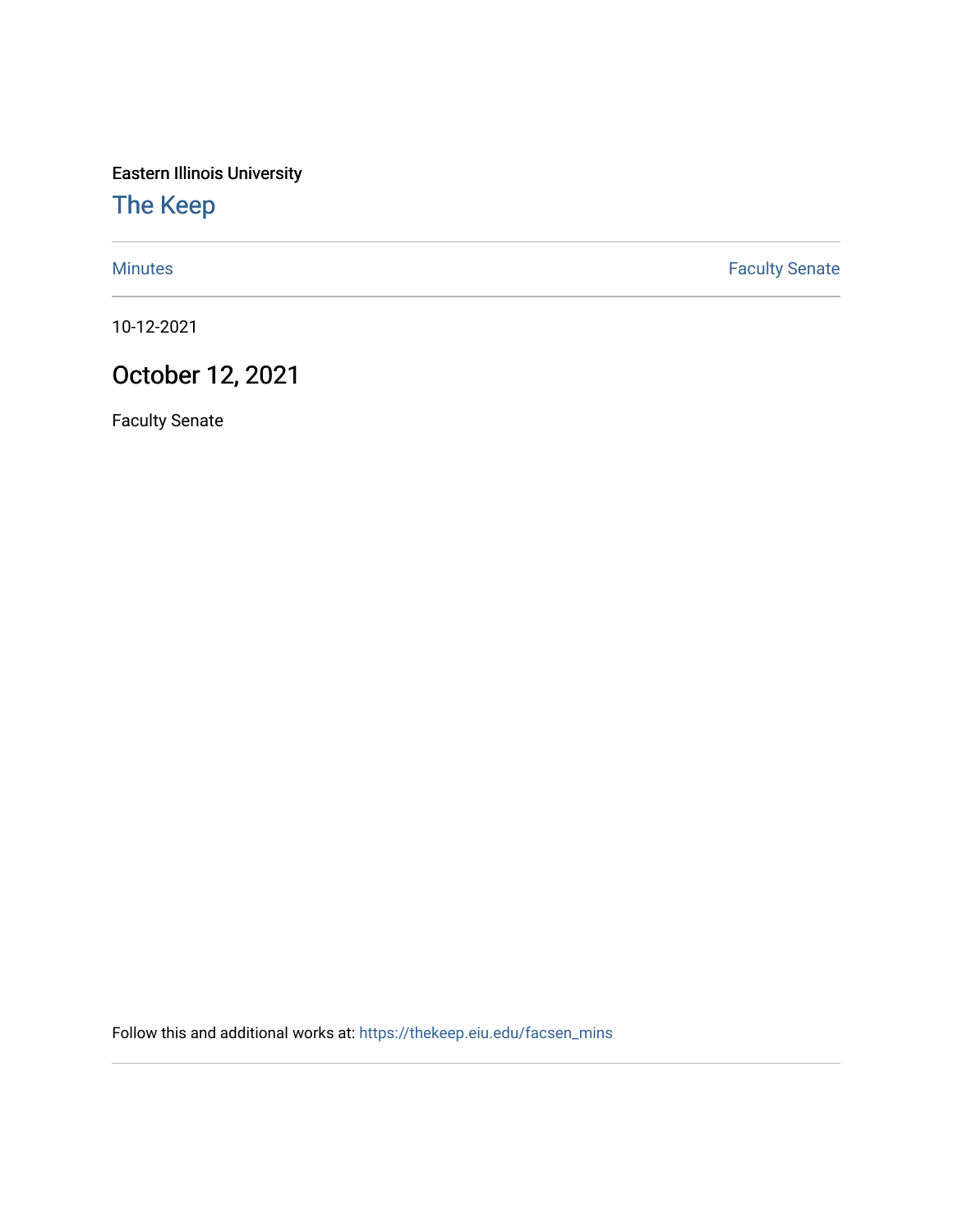Faculty Senate 2021-2022 Agenda and Minutes October 12, 2021

Members Present: Teshome Abebe, Todd Bruns, Amy Davis, Brad Decker, Stephen Kozlowski, Nichole Mulvey, Alicia Neal, Stephen Kozlowski, Andrew Parrish, Will Porter, Steve Scher, Jeff Stowell, Larry White

- I. Approval of minutes from 9/28
	- a. Motion for approval Senator Abebe, second Senator Neal; motion carried unanimously
- II. Committee reports
	- a. Exec (Bruns/Stowell/Mulvey)
		- i. Senator Scher was appointed as the Faculty Senate representative to the university naming committee. This committee will be meeting on Thursday morning, no formal agenda was available at this time but meeting will be mostly informational.
		- ii. RISE conference is this Friday, October  $15<sup>th</sup>$ . Faculty are encouraged to attend.
	- b. Elections & Nominations (Stowell)
		- i. No report.
	- c. Student & Staff Relations (Davis/Bruns)
		- i. No report from Staff Relations because they have not met again since our last meeting.
		- ii. Student Relations report was given by Student Government member Prabin Karki who provided an updated.
			- 1. There are 26 student seats each year but only 16 spots are filled at this time, with 14 needed to meet quorum. Student Government is working to recruit more members. Committees are up and running so campus should be seeing more action from Student Senate soon.
			- 2. Student Government is trying to work on developing a freshman council since they have had a different experience with COVID and is working with other university student government organizations to improve university student governments.
			- 3. Student Government is researching the possibility for shuttles to Mattoon, Champaign, and access outside of campus (e.g., Walmart), etc. for students without cars
			- 4. Student Government is working on a TikTok event on campus the weekend of Halloween, setting up dining with the Deans events and working on facilitating printer access in all buildings on campus
	- d. Faculty Forum (Mulvey)
		- i. Scheduled for October 21st, 3:00-4:00, tentatively in 1418 Klehm as a hybrid event. It is titled "Faculty's Role in Student Mental Health" and will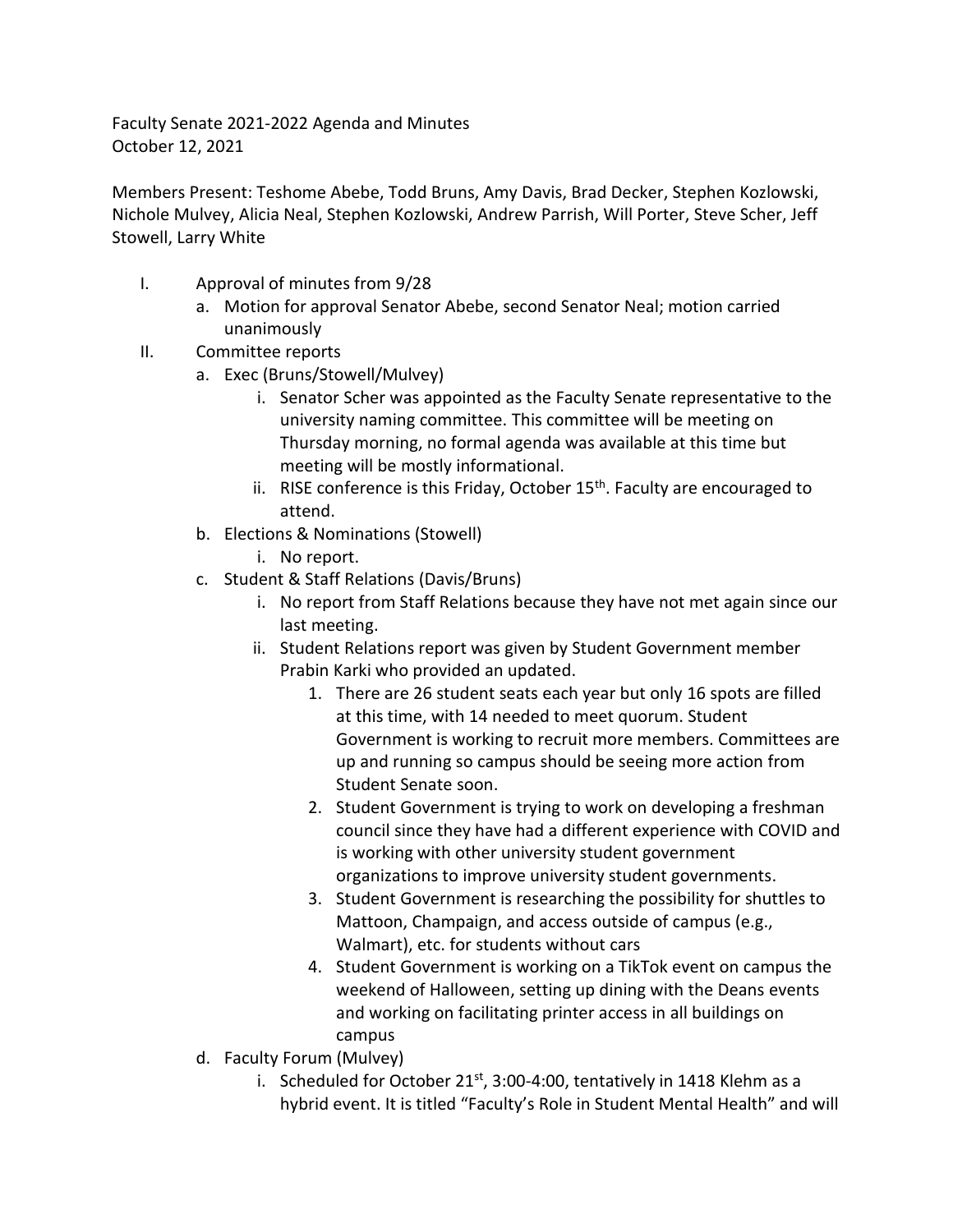be facilitated by Ray Bement, LCSW and Haley Spengler, B.S., graduate student at EIU. Senator Mulvey will serve as moderator. A Zoom link and invitation will be sent out Thursday and again next week on Tuesday.

- e. Awards (Bruns)
	- i. Applications for Luis Clay Mendez Award were provided to committee for review with decisions to be made within next couple of weeks.
- III. Provost Gatrell could not attend. He shared with Senator Bruns that he wanted to share good news that the reported COVID testing for the last 3 weeks has been under 1% positivity.
- IV. Guest Speaker: Registrar Brad Bennington started at 2:20. The registrar was invited to Faculty Senate to address questions about prerequisites but also to give an overview of his role on campus.
	- a. Mr. Bennington described his role as registrar and said that his offices motto is "How can we make this happen?" for students and staff.
	- b. Senator Abebe asked about prerequisites and how those are enforced. Waiving is policed by the department, often by the Chair. After approved at CAA or CGS, registrar office in charge of putting courses into Banner. With course proposal sheet, office puts information into Banner (including prerequisites); if there are questions, they go back to department to get questions answered. Jennifer Porter in registrar's office enters that information, which is regularly audited/checked/reviewed by Registrar. Registrar Bennington provided examples of different ways that prerequisites may be used for all students.
		- i. Students can enroll in a next course in sequence if they are currently enrolled in prerequisite. Failed prerequisites report is run at end of semester by registrar's office. This information is sent out to department chairs to make a decision about enrollment.
	- c. Senator Stowell commented that he notices that course attributes become outdated over time and need to be reflected on course proposal forms. Currently, the forms have "some online content in WebCT "(we no longer use WebCT) and "requires turning point keypad" (we no longer using these). Registrar Bennington noted these and will discuss with CAA.
	- d. Senator Stowell asked for an update on the campus moving to Degree Works for student audits. Conversion to Degree Works began 1 year ago. We are now in version 5.02 and will move to 5.04 on November  $1<sup>st</sup>$  in testing mode with use in Spring 2022 semester. The new version will be in latest interface with increased efficiency and updates. Faculty and student views will be exactly the same with this new version. It will look similar to previous versions so ease of use for students and faculty should be the same.
	- e. Senator Stowell asked about course offering information and what is available at EIU since there seems to be a proliferation for terms of offering. Registrar Bennington described the 10-12 different offerings (semester, ½ semesters A/B, 10-week, 5-week, 14-week, etc.). The office works to make things work for the students and with diverse programs, students have diverse needs.